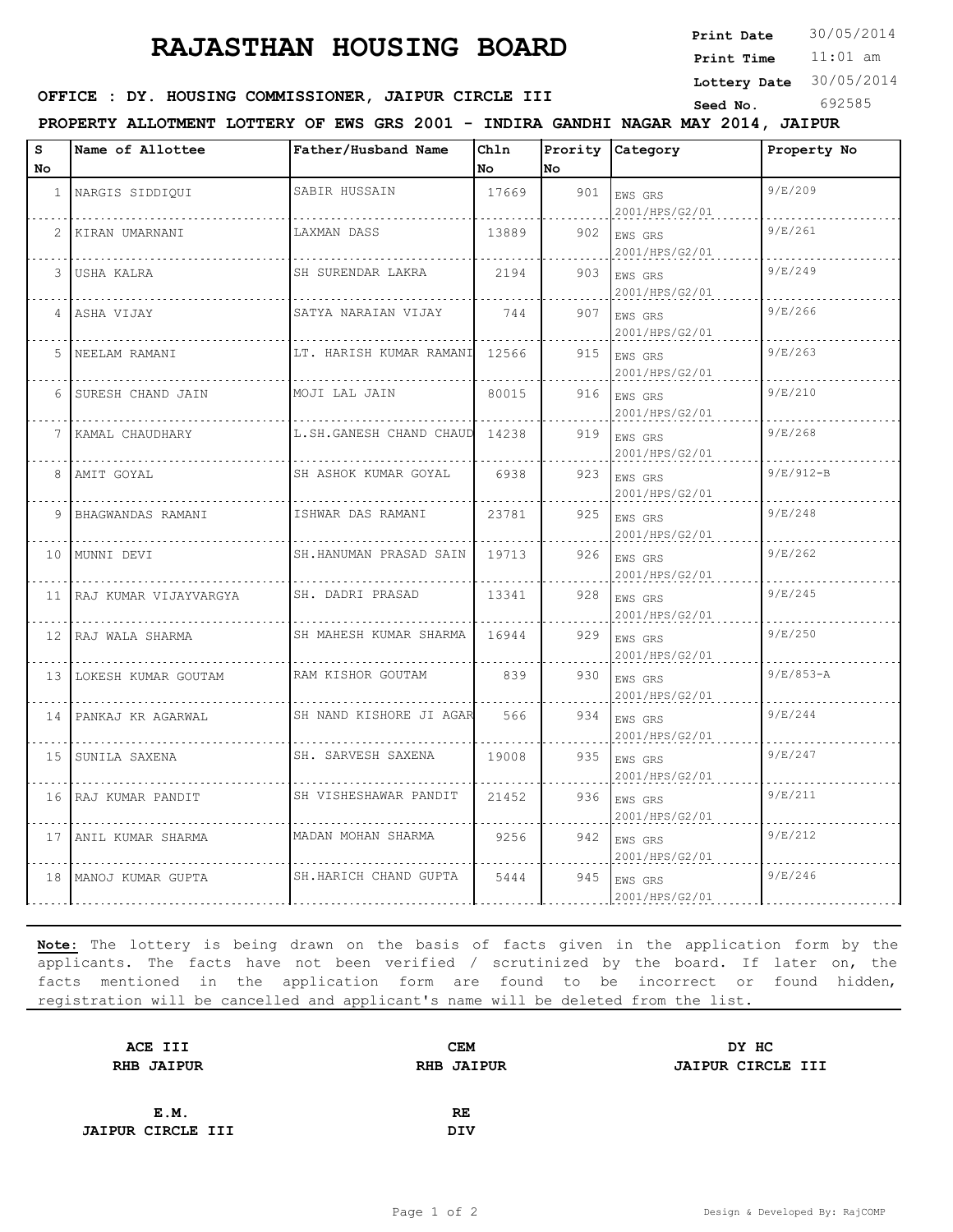**Print Date**  $30/05/2014$ 

11:01 am **Print Time Lottery Date** 30/05/2014

### **SEED IDE. HOUSING COMMISSIONER, JAIPUR CIRCLE III** Seed No. 692585

**PROPERTY ALLOTMENT LOTTERY OF EWS GRS 2001 - INDIRA GANDHI NAGAR MAY 2014, JAIPUR**

| s  | Name of Allottee         | Father/Husband Name | Chln  |      | Prority Category                  | Property No   |
|----|--------------------------|---------------------|-------|------|-----------------------------------|---------------|
| No |                          |                     | l No  | lNo. |                                   |               |
|    | 19 SURAJ KUMAR VERMA     | JEEVAN RAM VERMA    | 11421 | 109  | EWS GRS<br>2001/HPS/G4/01         | $9/E/912 - A$ |
|    | 20 MAYA GOTHWAL          | JITENDRA GOTHWAL    | 202   | 111  | EWS GRS<br>2001/HPS/G4/01         | 9/E/269       |
|    | 21 VIKRAM SINGH          | SATYA PAL SINGH     | 521   | 115  | EWS GRS<br>2001/HPS/G4/01         | 9/E/267       |
|    | 22 RAMESH KUMAR          | GANESH NARAIN       | 12621 |      | $116$ $EWS$ GRS<br>2001/HPS/G4/01 | 9/E/215       |
|    | 23 PRAKASH CHAND BUTOLIA | RAM SAHAI BUTOLIA   | 23199 |      | $117$ EWS GRS<br>2001/HPS/G4/01   | 9/E/265       |
|    | 24 YOG RAJ VERMA         | KUSHAL CHAND VERMA  | 10640 |      | $118$ $kms$ GRS<br>2001/HPS/G4/01 | 9/E/214       |
|    | 25 RAM LAL TAMBOLI       | MITHU LAL TAMBOLI   | 6384  | 120  | EWS GRS<br>2001/HPS/G4/01         | 9/E/264       |
|    | 26 BHORI LAL RANGER      | NANAG RAM RANGER    | 15223 | 121  | EWS GRS<br>2001/HPS/G4/01         | $9/E/912-C$   |
|    | 27 RAJESH VERMA          | LAXMI NARAYAN VERMA | 9814  | 125  | EWS GRS<br>2001/HPS/G4/01         | 9/E/213       |
|    | 28 KANIHYA LAL VERMA     | DULI CHAND VERMA    | 19630 |      | $126$ EWS GRS<br>2001/HPS/G4/01   | $9/E/912-D$   |
|    | 29 MADAN LAL KHARIA      | KANHIYA LAL         | 2411  |      | $127$ EWS GRS<br>2001/HPS/G4/01   | $9/E/853-B$   |
|    | 30 KISHAN VERMA          | BHORI LAL RANGER    | 8763  |      | 130 EWS GRS<br>2001/HPS/G4/01     | $9/E/853-C$   |

#### **List of remaining houses (0):**

 $***$  END  $***$ 

| ACE III                          | <b>CEM</b>        | DY HC             |
|----------------------------------|-------------------|-------------------|
| <b>RHB JAIPUR</b>                | <b>RHB JAIPUR</b> | JAIPUR CIRCLE III |
| E.M.<br><b>JAIPUR CIRCLE III</b> | RE<br><b>DIV</b>  |                   |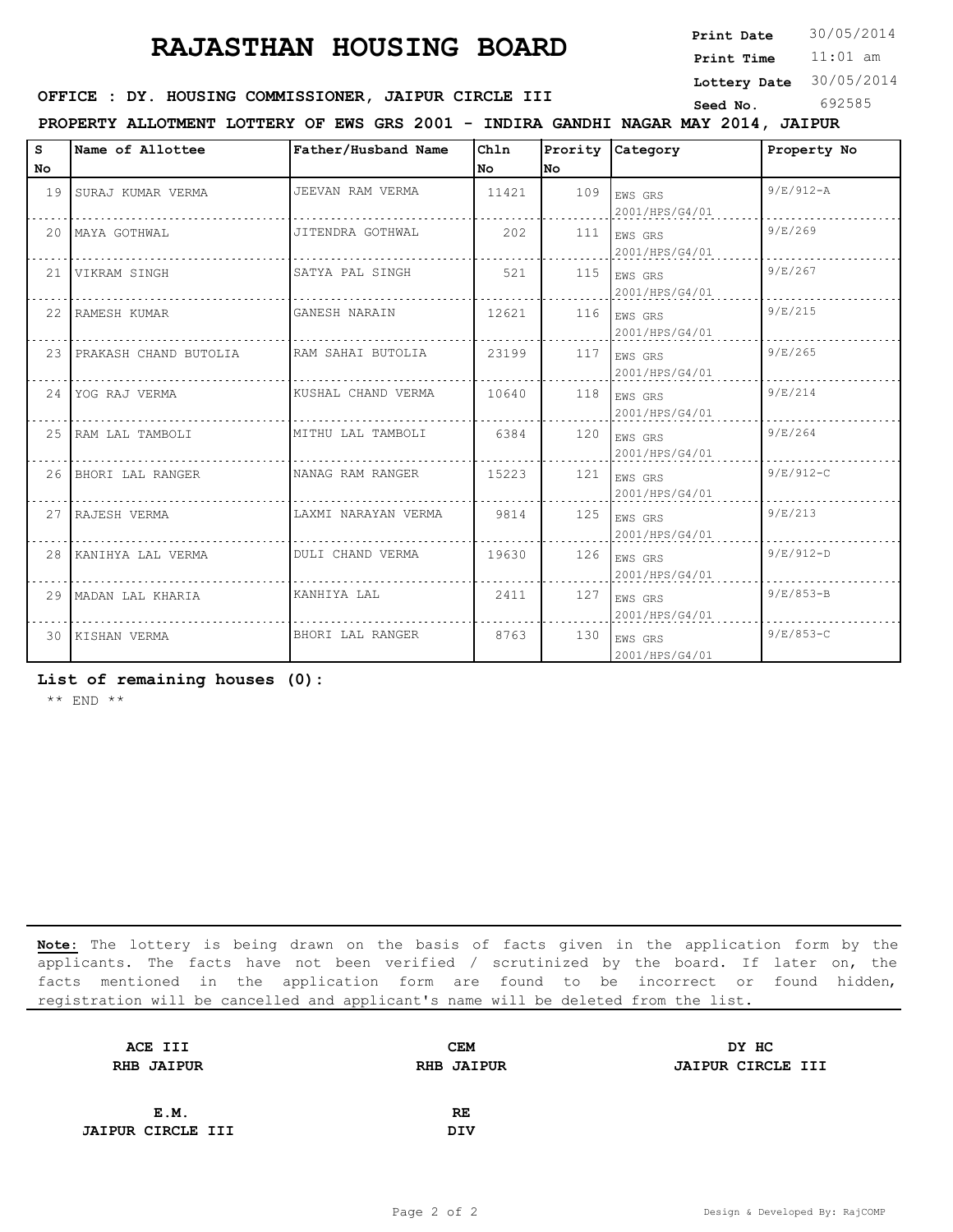# **RAJASTHAN HOUSING BOARD** Print Date 30/05/2014

11:07 am **Print Time Print Date Lottery Date** 30/05/2014

### **SEED OFFICE : DY. HOUSING COMMISSIONER, JAIPUR CIRCLE III** Seed No. 166870

**PROPERTY ALLOTMENT LOTTERY OF LIG G3 SECTOR 10 - INDIRA GANDHI NAGAR MAY 2014, JAIPUR**

| S. | <b>Name of Allottee</b>   | Father/Husband Name  | Chln  | Prority        | Category      | Property No |  |
|----|---------------------------|----------------------|-------|----------------|---------------|-------------|--|
| No |                           |                      | l No  | lNo.           |               |             |  |
|    | SANA PARVEEN              | SULTAN MOHD. NASIR   | 6448  | 12             | LIG/ORS/G2/13 | 10/L/TF/112 |  |
|    | 2 IRAMESH CHAND CHOUDHARY | ANANDI LAL CHOUDHARY | 4011  | 2 <sub>1</sub> | LIG/HPS/G2/13 | 10/L/TF/111 |  |
| 3  | CHANDRA PRAKASH RANGWANI  | KHUSHAL DAS          | 7689  |                | LIG/HPS/G2/13 | 10/L/TF/110 |  |
|    | 4 LOHADYA RAM             | DHANNA RAM MEENA     | 12495 | 2              | LIG/ORS/G5/13 | 10/L/TF/135 |  |
| 5. | MAMTA MEENA               | UMRESH MEENA         | 5142  | $\overline{2}$ | LIG/HPS/G5/13 | 10/L/TF/126 |  |
| 61 | KALIYA DEVI               | DAMODER LAL KUMAWAT  | 10051 |                | LIG/HPS/G7/13 | 10/L/TF/109 |  |
|    | BIRAM RAM PRAJAPAT        | DHOKEL RAM PRAJAPAT  | 4475  |                | LIG/HPS/G8/13 | 10/L/TF/127 |  |

**List of remaining houses (1):** 

10/L/TF/136, \*\* END \*\*

| ACE III                  | <b>CEM</b>        | DY HC             |
|--------------------------|-------------------|-------------------|
| <b>RHB JAIPUR</b>        | <b>RHB JAIPUR</b> | JAIPUR CIRCLE III |
|                          |                   |                   |
| E.M.                     | RE                |                   |
| <b>JAIPUR CIRCLE III</b> | <b>DIV</b>        |                   |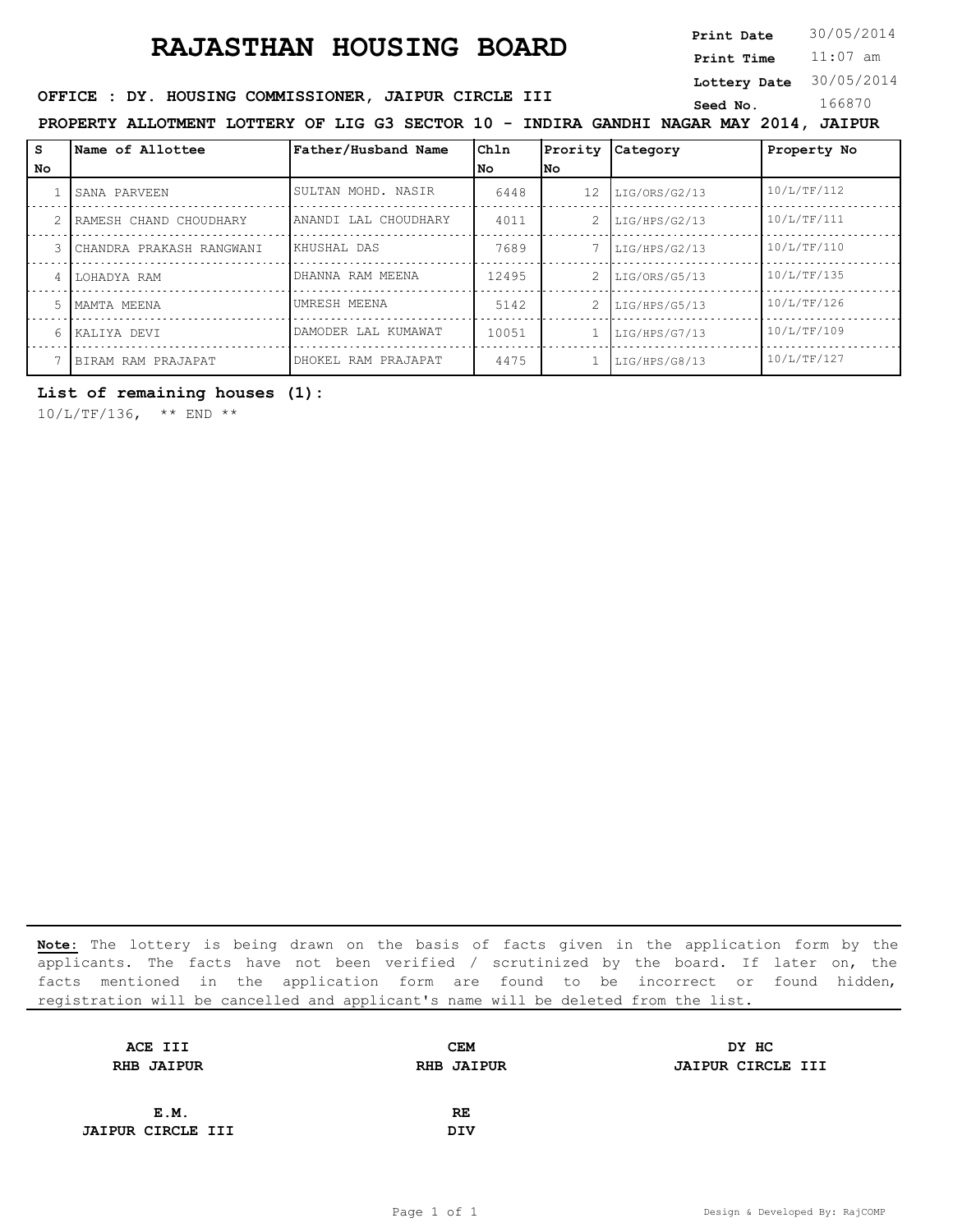11:10 am **Print Time Print Date Lottery Date** 30/05/2014

### **SEED OFFICE : DY. HOUSING COMMISSIONER, JAIPUR CIRCLE III** Seed No. 313600

**PROPERTY ALLOTMENT LOTTERY OF LIG G3 SECTOR 12 - INDIRA GANDHI NAGAR MAY 2014, JAIPUR**

| s  | Name of Allottee | Father/Husband Name | Chln  |           | Prority Category | Property No |
|----|------------------|---------------------|-------|-----------|------------------|-------------|
| No |                  |                     | l No  | lNo       |                  |             |
|    | RAMPYARI DEVI    | BHAGWAN SAHAY       | 13124 | 58        | LIG/ORS/G2/12    | 12/L/GF/289 |
|    | : IRENU GUPTA    | BIJENDRA KHANDELWAL | 11053 | $\hat{ }$ | LIG/HPS/G2/12    | 12/L/SF/124 |

#### **List of remaining houses (10):**

12/L/TF/31, 12/L/TF/176, 12/L/TF/253, 12/L/TF/286, 12/L/GF/292, 12/L/FF/294, 12/L/FF/295, 12/L/SF/298, 12/L/SF/299, 12/L/TF/301, \*\* END \*\*

| ACE III                  | <b>CEM</b>        | DY HC                    |
|--------------------------|-------------------|--------------------------|
| <b>RHB JAIPUR</b>        | <b>RHB JAIPUR</b> | <b>JAIPUR CIRCLE III</b> |
|                          |                   |                          |
| E.M.                     | RE.               |                          |
| <b>JAIPUR CIRCLE III</b> | <b>DIV</b>        |                          |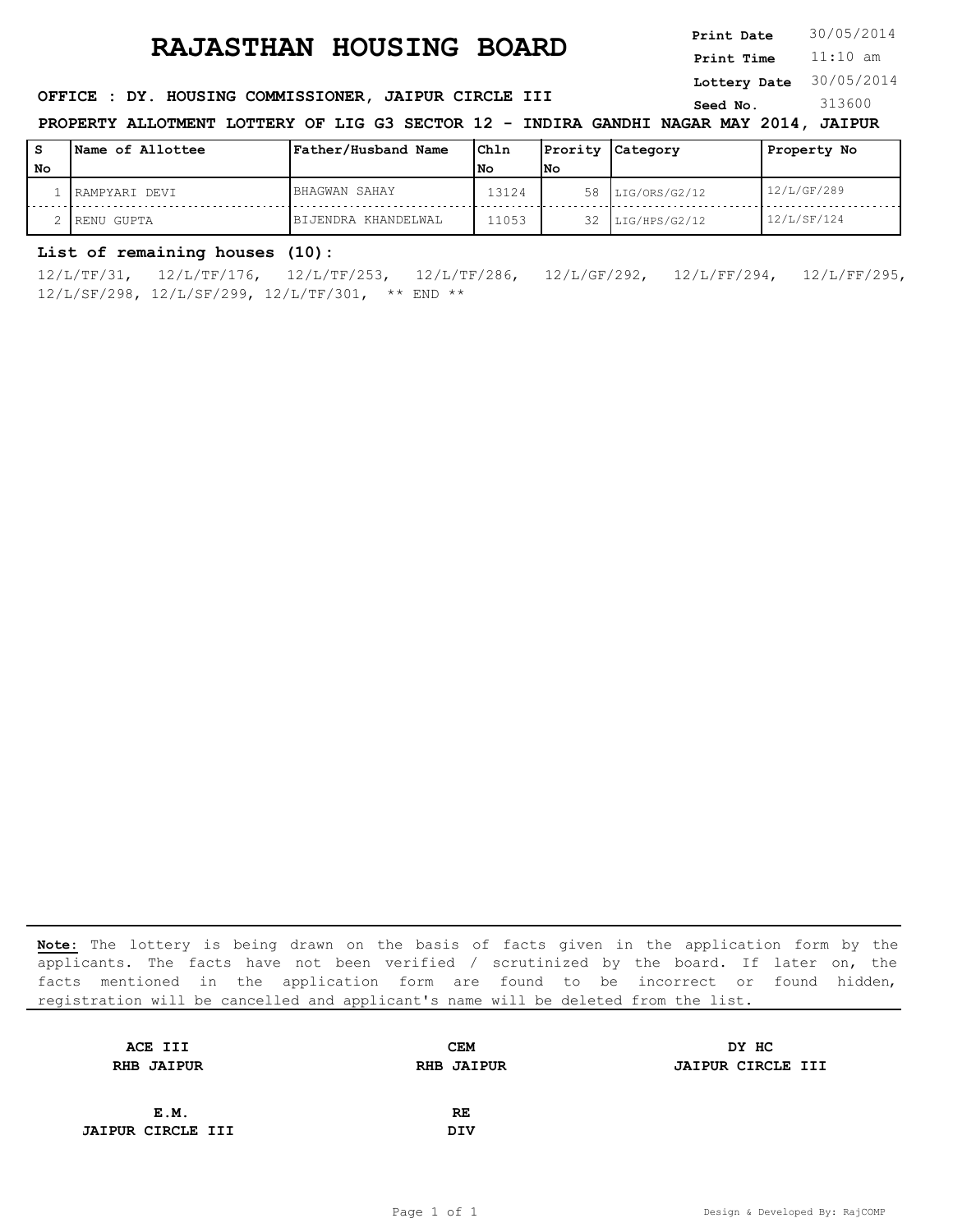11:21 am **Print Date**  $30/05/2014$ 

**Print Time Lottery Date** 30/05/2014

# **SEED IDE. HOUSING COMMISSIONER, JAIPUR CIRCLE III** Seed No. 416629

PROPERTY ALLOTMENT LOTTERY OF MIG A G3 SEC 6 AND 10 - INDIRA GANDHI NAGAR MAY 2014, JAIPU

| s             | Name of Allottee      | Father/Husband Name  | Chln | Prority   | Category          | Property No   |
|---------------|-----------------------|----------------------|------|-----------|-------------------|---------------|
| <b>No</b>     |                       |                      | l No | <b>No</b> |                   |               |
|               | . IJASWANT            | POORAN SINGH         | 836  | 9         | MIG A/SFS/G1/12   | $6C-M1-SF-6$  |
| $2-1$         | SANJEEV KUMAR AGARWAL | LAKHMI CHAND AGARWAL | 1660 | 2.5       | MIG A/SFS/G2/12   | 10/MA/GF/148  |
| $\mathcal{E}$ | INIDHI BHATIA         | RAMESH BHATIA        | 1020 | 59        | MIG A/SFS/G2/12   | $6C-M1-TF-7$  |
|               | 4 GOPAL LAL BAIRWA    | JAGDISH BAIRW        | 984  |           | 7 MIG A/SFS/G4/12 | $6C-M1-SF-33$ |
|               | RAM SINGH BAIRWA      | SAMPAT RAM           | 294  | 32        | MIG A/SFS/G4/12   | $6C-M1-GF-2$  |
| 6             | NARESH CHAND MEENA    | RATAN LAL MEENA      | 232  |           | MIG A/SFS/G5/12   | $6C-M1-FF-3$  |

#### **List of remaining houses (30):**

6C-M1-GF-1, 6C-M1-FF-4, 6C-M1-SF-5, 6C-M1-TF-8, 6C-M1-GF-25, 6C-M1-GF-27, 6C-M1-GF-28, 6C-M1-FF-29, 6C-M1-FF-30, 6C-M1-FF-31, 6C-M1-FF-32, 6C-M1-SF-34, 6C-M1-SF-35, 6C-M1-SF-36, 6C-MI-TF-22, 6C-M1-TF-37, 6C-M1-TF-38, 6C-M1-TF-39, 6C-M1-TF-40, 10/MA/GF/145, 10/MA/GF/146, 10/MA/FF/149, 10/MA/FF/151, 10/MA/FF/152, 10/MA/SF/153, 10/MA/SF/154, 10/MA/SF/155, 10/MA/TF/157, 10/MA/TF/159, 10/MA/TF/160, \*\* END \*\*

| ACE III                  | <b>CEM</b>        | DY HC                    |
|--------------------------|-------------------|--------------------------|
| <b>RHB JAIPUR</b>        | <b>RHB JAIPUR</b> | <b>JAIPUR CIRCLE III</b> |
|                          |                   |                          |
| E.M.                     | RE.               |                          |
| <b>JAIPUR CIRCLE III</b> | <b>DIV</b>        |                          |
|                          |                   |                          |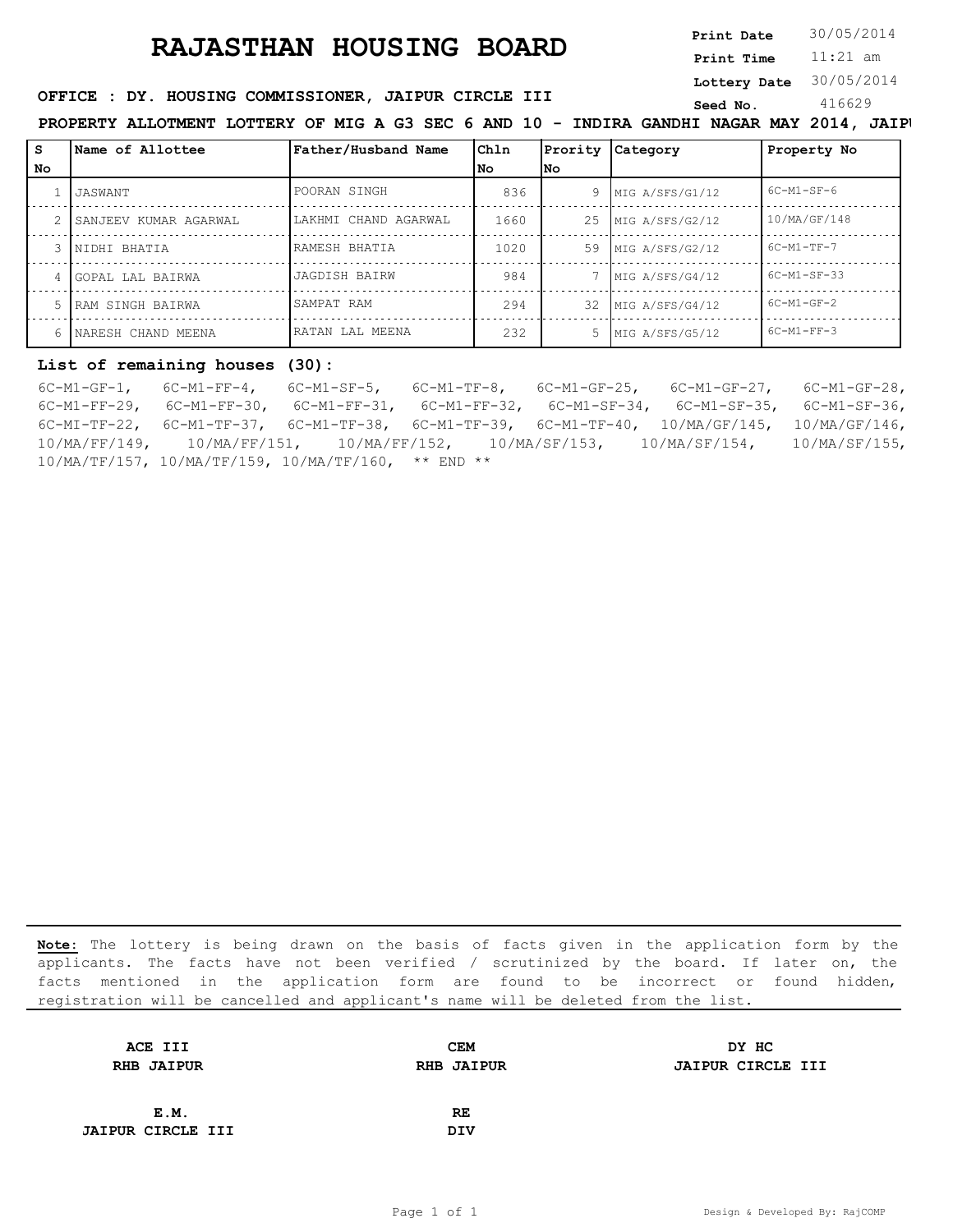11:15 am **Print Date**  $30/05/2014$ **Print Time**

**Lottery Date** 30/05/2014

### **SEED OFFICE : DY. HOUSING COMMISSIONER, JAIPUR CIRCLE III** Seed No. 341611

**PROPERTY ALLOTMENT LOTTERY OF MIG A G3 SEC G AND 10 G9 - INDIRA GANDHI NAGAR MAY 2014, Ji** 

| No | Name of Allottee   | Father/Husband Name | Chln<br>l No | <b>INo</b> | Prority Category | Property No |
|----|--------------------|---------------------|--------------|------------|------------------|-------------|
|    | ITANNU RANI JUNEJA | R.C. JUNEJA         | 537          |            | MIG A/SFS/G9/12  | 6C-M1-GF-26 |

#### **List of remaining houses (8):**

10/MA/GF/145, 10/MA/GF/146, 10/MA/GF/148, 6C-M1-GF-1, 6C-M1-GF-2, 6C-M1-GF-25, 6C-M1-GF-27, 6C-M1-GF-28, \*\* END \*\*

| ACE III                  | <b>CEM</b>        | DY HC                    |
|--------------------------|-------------------|--------------------------|
| <b>RHB JAIPUR</b>        | <b>RHB JAIPUR</b> | <b>JAIPUR CIRCLE III</b> |
|                          |                   |                          |
| E.M.                     | RE.               |                          |
| <b>JAIPUR CIRCLE III</b> | <b>DIV</b>        |                          |
|                          |                   |                          |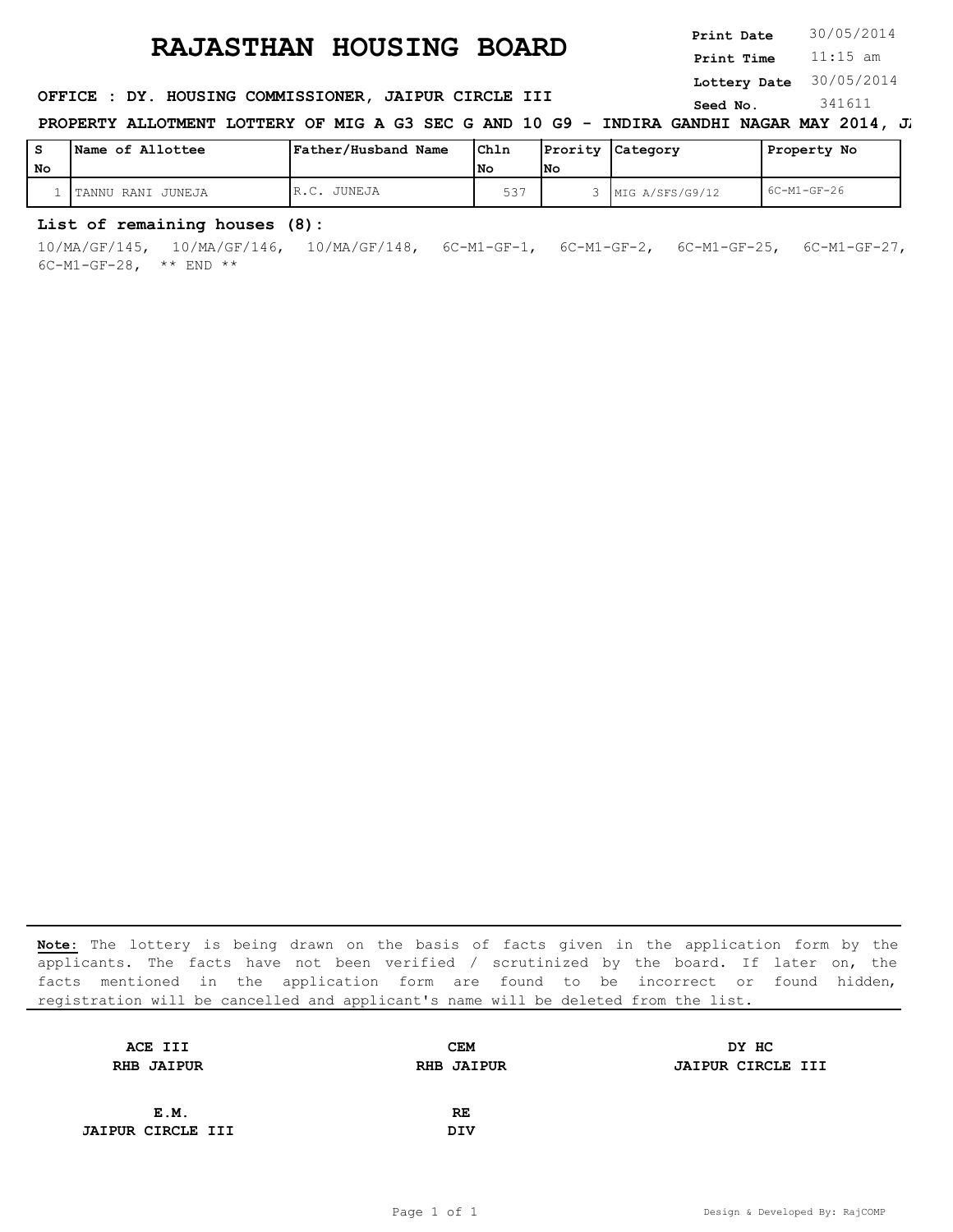**Print Date**  $30/05/2014$ 

11:13 am **Print Time**

**Lottery Date** 30/05/2014

### **SEED : DY. HOUSING COMMISSIONER, JAIPUR CIRCLE III** Seed No. 385230

**PROPERTY ALLOTMENT LOTTERY OF MIG A G3 SECTOR 9 - INDIRA GANDHI NAGAR MAY 2014, JAIPUR**

| s  | <b>Name of Allottee</b> | Father/Husband Name  | Ch1n |      | Prority Category  | Property No        |
|----|-------------------------|----------------------|------|------|-------------------|--------------------|
| No |                         |                      | l No | lNo. |                   |                    |
|    | ISURESH CHAND MAHAWAR   | HEERA LAL            | 585  |      | MIG A/SFS/G4/13   | 9L/M1/6 (1.F.)     |
|    | 2 IRAJENDRA KUMAR       | PRABHU DAYAL BAIRWA  | 53   |      | 3 MIG A/SFS/G4/13 | $9L/M1/8$ $(1.F.)$ |
|    | 3 PURAN MAL BUNKAR      | SHARWAN LAL BALAI    | 68   |      | MIG A/SFS/G4/13   | 9H/M1/12 (2.F.)    |
|    | MUKESH KUMAR BAIRWA     | BHAGWAN SAHAI BAIRWA | 70   | 30   | MIG A/SFS/G4/13   | $9K/M1/3$ (G.F.)   |

#### **List of remaining houses (38):**

|       |  |  | $9C/M1/14$ (3.F.), $9C/M1/16$ (3.F.), $9D/M1/3$ (G.F.), $9D/M1/11$ (2.F.), $9E/M1/11$ (2.F.), $9F/M1/7$              |  |  |
|-------|--|--|----------------------------------------------------------------------------------------------------------------------|--|--|
|       |  |  | $(1.F.)$ , 9G/M1/3 (G.F.), 9G/M1/10 (2.F.), 9H/M1/2 (G.F.), 9H/M1/13 (3.F.), 9J/M1/2 (G.F.),                         |  |  |
|       |  |  | $9J/M1/6$ (1.F.), $9J/M1/7$ (1.F.), $9J/M1/9$ (2.F.), $9J/M1/10$ (2.F.), $9J/M1/13$ (3.F.), $9K/M1/2$                |  |  |
|       |  |  | $(G.F.)$ , $9K/M1/4$ $(G.F.)$ , $9K/M1/5$ $(1.F.)$ , $9K/M1/6$ $(1.F.)$ , $9K/M1/7$ $(1.F.)$ , $9K/M1/13$ $(3.F.)$ , |  |  |
|       |  |  | $9L/M1/3$ (G.F.), $9L/M1/4$ (G.F.), $9L/M1/7$ (1.F.), $9L/M1/11$ (2.F.), $9L/M1/12$ (2.F.), $9L/M1/15$               |  |  |
|       |  |  | $(3.F.)$ , 9M/M1/2 $(G.F.)$ , 9M/M1/3 $(G.F.)$ , 9M/M1/4 $(G.F.)$ , 9M/M1/5 $(1.F.)$ , 9M/M1/8 $(1.F.)$              |  |  |
|       |  |  | $9M/M1/9$ (2.F.), $9M/M1/12$ (2.F.), $9M/M1/13$ (3.F.), $9M/M1/14$ (3.F.), $9M/M1/15$ (3.F.), ** END                 |  |  |
| $***$ |  |  |                                                                                                                      |  |  |

| ACE III                  | <b>CEM</b>        | DY HC             |
|--------------------------|-------------------|-------------------|
| <b>RHB JAIPUR</b>        | <b>RHB JAIPUR</b> | JAIPUR CIRCLE III |
|                          |                   |                   |
| E.M.                     | RE                |                   |
| <b>JAIPUR CIRCLE III</b> | <b>DIV</b>        |                   |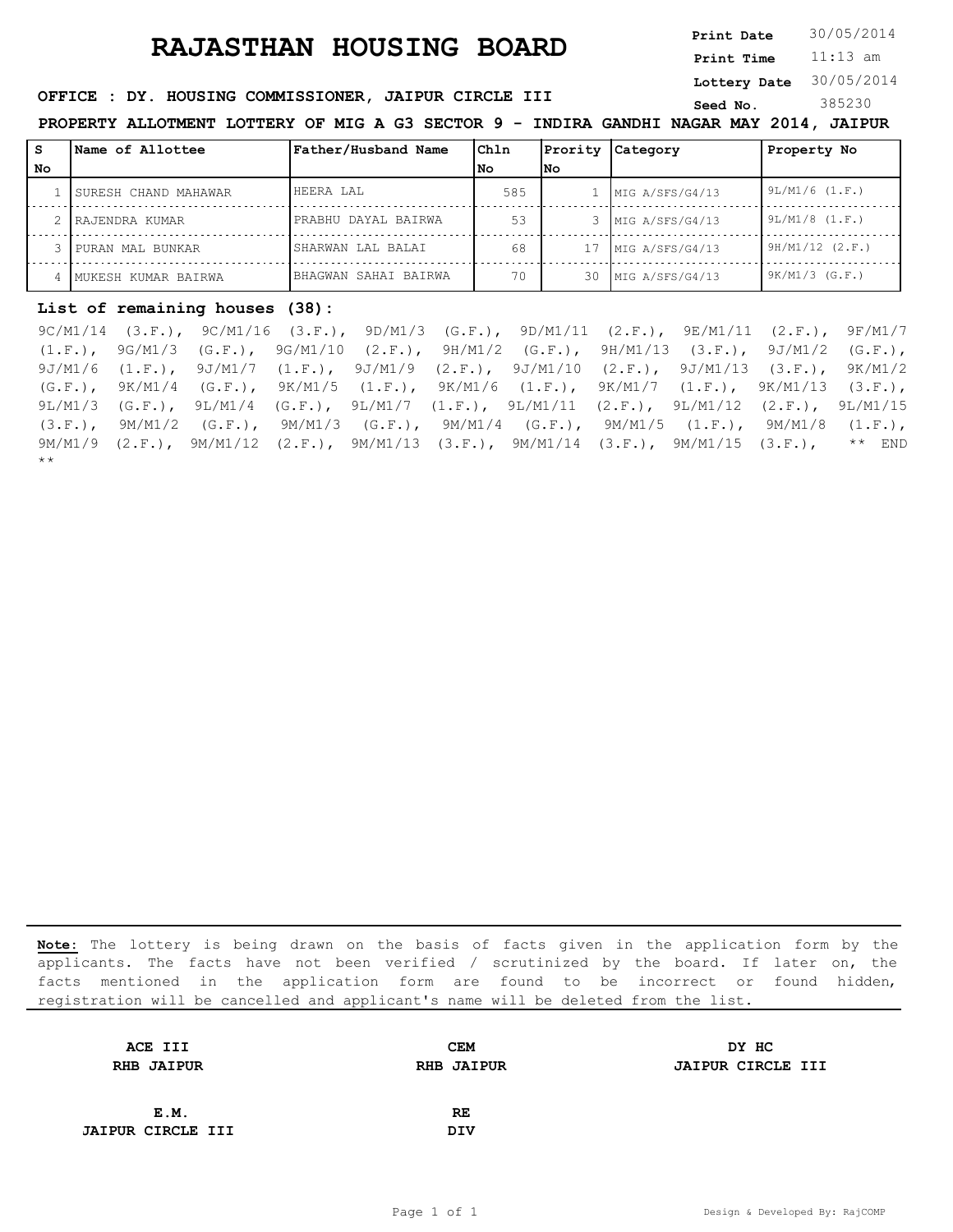**Print Date**  $30/05/2014$ 

11:04 am **Print Time**

**Lottery Date** 30/05/2014

# **SEED OFFICE : DY. HOUSING COMMISSIONER, JAIPUR CIRCLE III** Seed No. 293080

**PROPERTY ALLOTMENT LOTTERY OF HIG GRS 2001 - INDIRA GANDHI NAGAR MAY 2014, JAIPUR**

| s<br><b>No</b>  | Name of Allottee       | Father/Husband Name      | Chln<br>No. | Prority<br>lNo. | Category           | Property No |
|-----------------|------------------------|--------------------------|-------------|-----------------|--------------------|-------------|
| 1               | SATISH KUMAR PAREEK    | SH. KRISHAN GOPAL PAREEK | 525         | 126             | HIG/ORS/G1/01      | 14/H/217    |
| 2               | MILAP PUNIA            | BANWARI LAL              | 23016       | 283             | .<br>HIG/ORS/G1/01 | 14/H/151    |
| 3               | J.P.SHARMA             | SH.C.L.SHARMA            | 3281        | 285             | HIG/ORS/G1/01      | 14/H/216    |
| 4               | ARUN KUMAR SHARMA      | VANKETSH SHARMA          | 16759       | 290             | HIG/ORS/G1/01      | 7/H/234     |
| 5               | GOPAL LAL              | <u>.</u><br>ISHWAR RAM   | 21756       | 291             | HIG/ORS/G1/01      | 14/H/263    |
| 6               | KRISHNA DHABAI         | SH. BAJRANG SINGH        | 6767        | 295             | HIG/ORS/G1/01      | 14/H/218    |
| 7               | MAN MOHAN TIWARI       | SH.GOVIND SHYAY TIWARI   | 21204       | 296             | HIG/ORS/G1/01      | 14/H/131    |
| 8               | SHARAD CHAUDHARY       | SH.RAM BEHARI LAL        | 16255       | 297             | HIG/ORS/G1/01      | 14/H/188    |
| 9               | DUMY-1                 |                          | 21060       | 305             | HIG/ORS/G1/01      | 14/H/83     |
| 10              | MUDIT NARAYAN          | GANESH NARAIN<br>.       | 21040       | 306             | HIG/ORS/G1/01      | 14/H/58     |
| 11              | TEJ KUMAR GUPTA        | SH. BEAJ NATH GUPTA      | 10093       | 307             | HIG/ORS/G1/01      | 14/H/260    |
| 12              | PRAKASH CHAND SHARMA   | SH KRISHAN SHARMA        | 19634       | 310             | HIG/ORS/G1/01      | 14/H/289    |
| 13 <sup>°</sup> | AMIT                   | HARI MOHAN<br>.          | 16258       | 313             | HIG/ORS/G1/01      | 14/H/229    |
| 14              | VIJAY KUMAR ABROL      | SHANTI SWROOP ABROL      | 6088        | 314             | HIG/ORS/G1/01      | 14/H/150    |
| 15              | DINESH SINGH           | SH.BHASHISTHA SINGH      | 16206       | 317             | HIG/ORS/G1/01      | 14/H/164    |
| 16              | VINOD KUMAR KALIYA     | GYAN CHAND KALIYA<br>.   | 18658       | 320             | HIG/ORS/G1/01      | 14/H/128    |
| 17              | GOPAL LAL JAIN         | SH. BABU LAL JAIN        | 3479        | 322             | HIG/ORS/G1/01      | 7/H/227     |
| 18              | LAXMAN SINGH           | SH DULA RAM              | 16445       | 323             | HIG/ORS/G1/01      | 14/H/183    |
| 19              | KHUBCHDND SHARMA       | VASUDEV SHARMA           | 2000        | 324             | HIG/ORS/G1/01      | 14/H/113    |
| 20              | ARVIND KR SHARMA       | CHAND DEV SHARMA         | 3415        | 334             | HIG/ORS/G1/01      | 14/H/145    |
| 21              | SHRUTI GUPTA           | GIRDHARI LAL GUPTA       | 22219       | 335             | HIG/ORS/G1/01      | 14/H/291    |
| 22              | SUMER SINGH RAO        | L.SH.BHURA RAM RAO       | 12630       | 336             | HIG/ORS/G1/01      | 14/H/121    |
| 23              | PRADEEP KUMAR AGGARWAL | SH.BHAGWAN DASS          | 6140        | 337             | HIG/ORS/G1/01      | 14/H/290    |
| 24              | RAGHUNATH SHAI GUPTA   | SH BANSHIDHAR            | 22779       | 338             | HIG/ORS/G1/01      | 14/H/293    |
| 25              | SHOBA JOHARI           | SANDEEP KUMAR            | 21851       | 340             | HIG/ORS/G1/01      | 14/H/207    |
|                 | $26$ DUMY-2            |                          | 1776        | 248             | HIG/HPS/G1/01      | 14/H/152    |

| ACE III                  | <b>CEM</b>        | DY HC                    |
|--------------------------|-------------------|--------------------------|
| <b>RHB JAIPUR</b>        | <b>RHB JAIPUR</b> | <b>JAIPUR CIRCLE III</b> |
|                          |                   |                          |
| E.M.                     | RE                |                          |
| <b>JAIPUR CIRCLE III</b> | <b>DIV</b>        |                          |